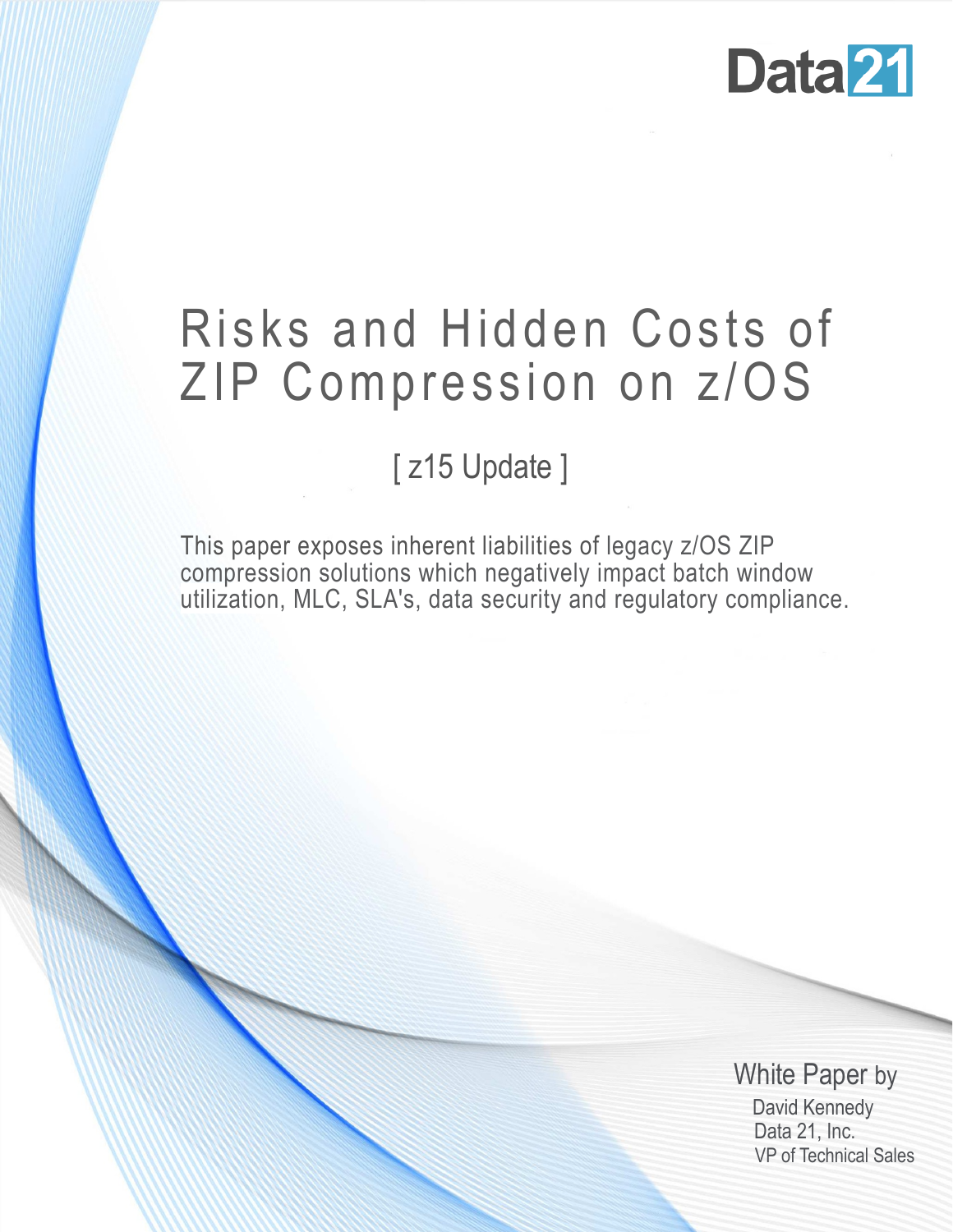# **Introduction**

Despite the growth of computer storage capacity and network speeds, data compression remains an essential tool for storing and transmitting ever-larger collections of data. The .zip format is designed for cross-platform exchange and efficient data storage for a set of related files; combining 85% to 95% average data compression, file management, and data encryption within a portable archive format.

The ready presence of .zip compatible utilities and processes across virtually all computing platforms, and ease of use for end-users of all technical competency levels, makes .zip files a simple solution for quickly facilitating efficient and secure exchange within the enterprise and beyond. Alleviating the need for and complexity of specialized network infrastructures, file-transfer or security software at both ends of an exchange. ZIP Utilities also serve as a very efficient and secure file archiving methodology. Producing easily manageable and highly transportable compressed and encrypted archives of any size and number of files.

For the above reasons most z/OS operations have been employing zip file compression in production for many years. However, it is important to recognize that the environment has changed dramatically since such solutions were originally implemented. Most legacy products in operation today lack the 21st century technologies necessary to support strategic business and regulatory mandates, such as mainframe cost reduction and data privacy assurance and compliance, imposed upon today's Mainframe management and the Enterprise in general. The technologies at issue are:



Strong AES Encryption



zEnterprise® Data Compression (zEDC)



**IBM**® z Integrated Information Processor (**zIIP**)

If your current z/OS zip solution does not check ALL THREE boxes, read on. If it does, you are almost certainly paying too much for it and could benefit by contacting Data 21 about lowering this cost.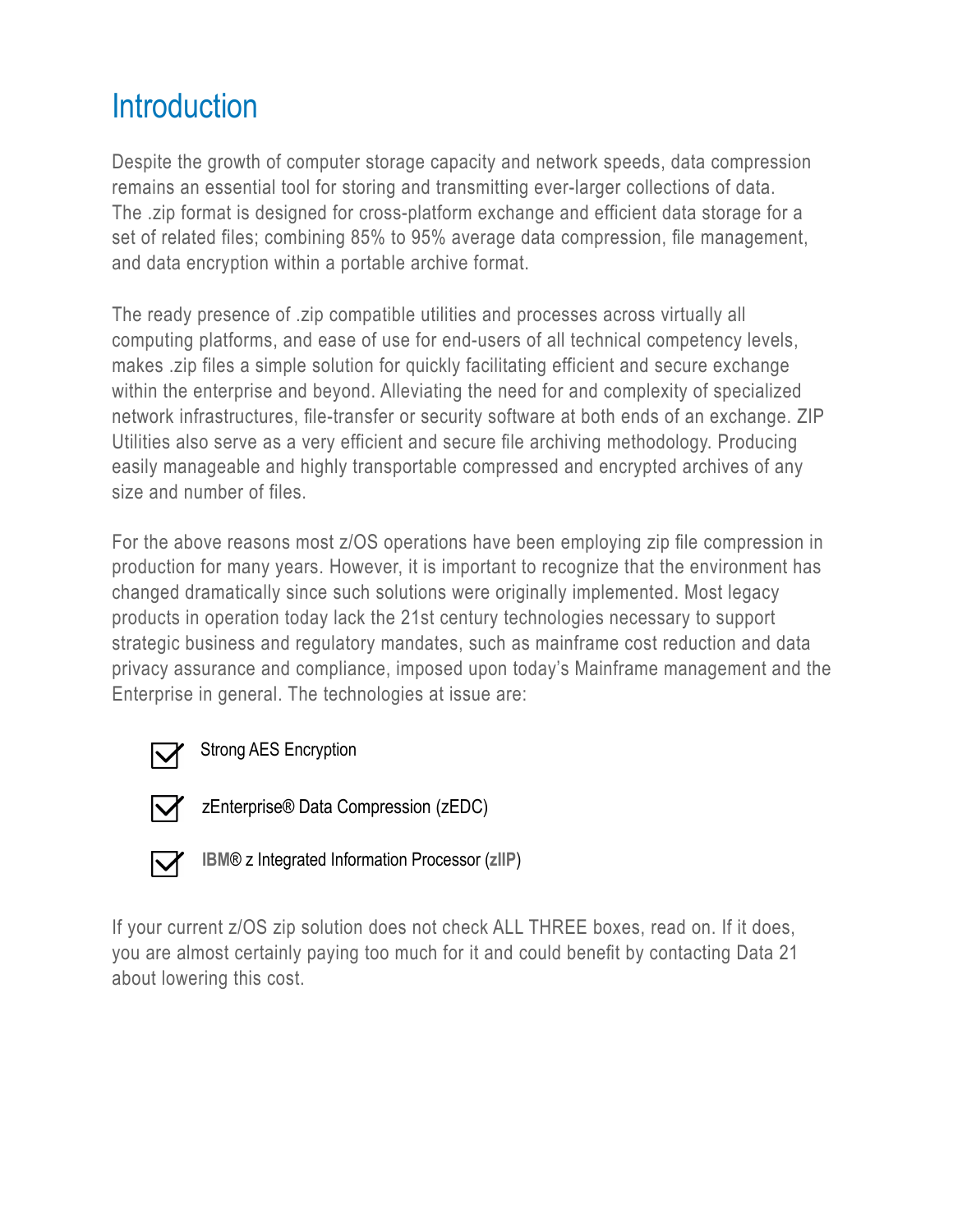### Strong AES Encryption

The Zip format provides an easy to implement persistent data encryption feature known as *Password Protection*. The addition of a few parameters is all it takes to virtually eliminate the threat of unauthorized access of the data, in-transit and at rest.

Assuming strong encryption is applied that is. And this is the rub. Virtually every Zip product on every other platform supports the Zip AES encryption specification; and for good reason. Most z/OS Zip solutions provide only an old weak form of password encryption known as Zip 2.0 Encryption. This encryption cannot be expected to secure confidential information, is not security regulation compliant, and does not take advantage of the Mainframes cryptographic hardware, making it

Zip 2.0 encryption format is known to be relatively weak, and cannot be expected to provide protection from individuals with access to specialized password recovery tools.

- WinZip Computing

very slow and costly. Completely secure zip files require two things, well constructed hard to guess pass-phrases, and strong (preferably 256bit) encryption. If confidential data is being shared via weak encrypted or unencrypted zip files, the organization could be subject to the following risks.

#### Data Breach

IBM's 2018 Cost of a Data Breach Study defines a data breach as "an event in which an individual's name and a medical record and/or a financial record or debit

According to the findings, data breaches continue to be costlier and result in more consumer records being lost or stolen, year after *year.*

card is potentially put at risk — either in electronic or paper format." Sighting as the three main causes: malicious or criminal attack, system glitch, or human error. The costs of data breach vary according to the cause and the safeguards in place at the time of the data breach. The study found that the average total cost of a data breach, the average cost for each lost or stolen record (per capita cost),

and the average size of data breaches have all increased beyond the 2017 report averages.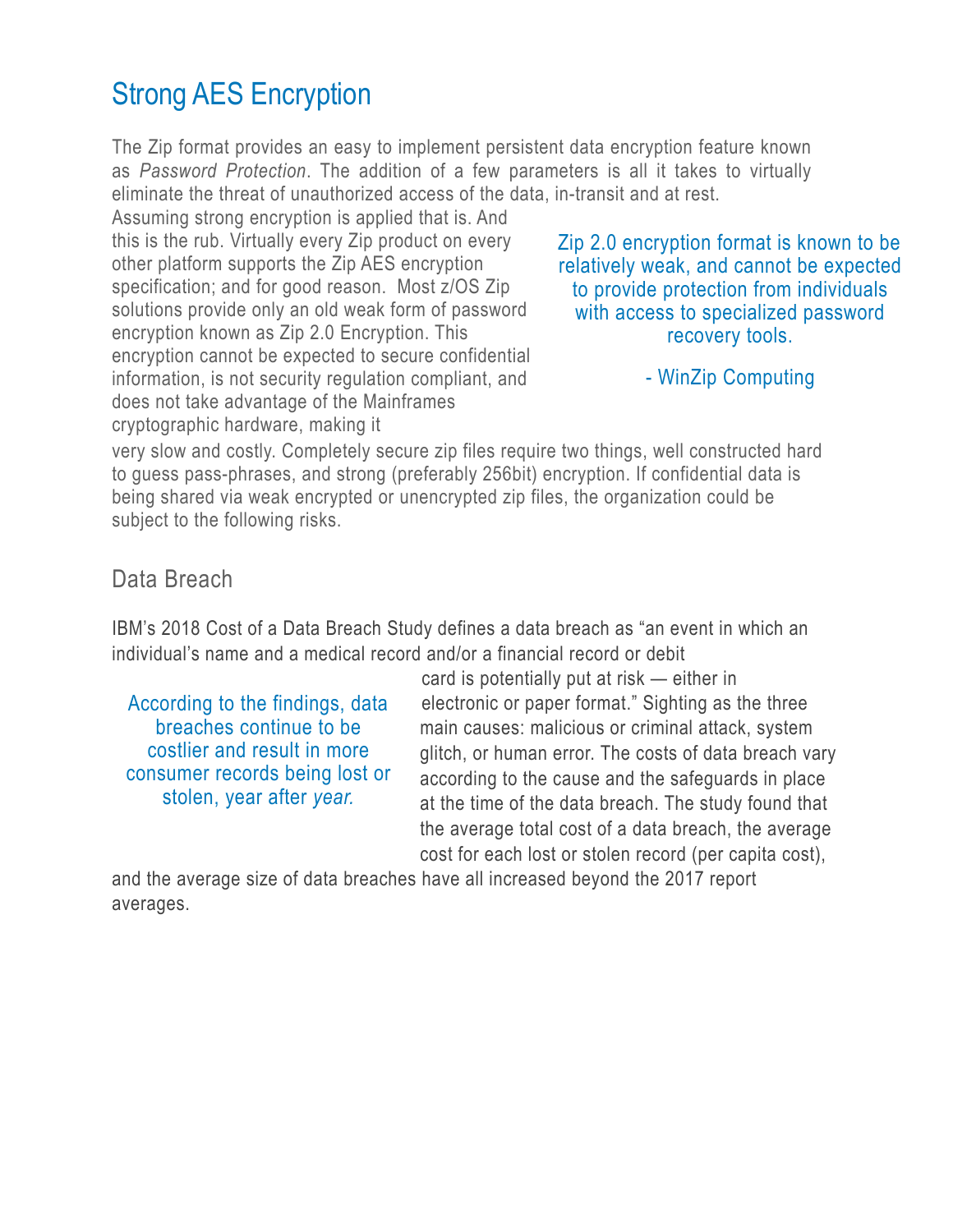# Strong AES Encryption (cont.)

- Average total cost of a data breach: \$3.86 million
- Average total one-year cost increase: 6.4%
- Average cost per lost or stolen record: \$148
- One-year increase in per capita cost: 4.8%
- Likelihood of a recurring material breach over the next two years: 27.9%
- Average increase in data breach size: 2.2%

Other recent survey results show that about 60% of the companies that were subject to a data breach did not encrypt their data. Therefore, it is very important to encrypt data at rest and during transmission.

According to the study, 48% of data breach incidents involved a malicious or criminal attack, 27% were due to negligent employees or contractors (human Factor) and 25% involved system glitches, both IT and business process failures. The per capita cost of each root cause sighted as \$157, \$131 and \$128 respectively. The study found that extensive use of encryption is the second most effective factor in decreasing per capita cost reducing it by \$13.1.

#### Non-Compliance

The costs of non-compliance can be extremely steep. Recent research indicates that failure to comply has become more costly than ever for organizations, far exceeding the costs of compliance.

Based on a recent report by research firm the Ponemon Institute and security company GlobalScape, the annual cost of non-compliance to businesses now runs an average of \$14.8 million, a 45% increase since 2011. The range can be anywhere from \$2.2 million to \$39.2 million.

The penalties incurred for non-compliance, according to the Ponemon report, are 2.71 times that the cost of compliance.

Virtually all data protection regulations, such as HIPAA, GDPR, and PCI-DSS call for the encryption of regulated data. For example, encryption is specifically referenced in the EU's General Data Protection Regulation (GDPR). Article 32 (1)(a) of GDPR guidelines calls for the encryption of personal data.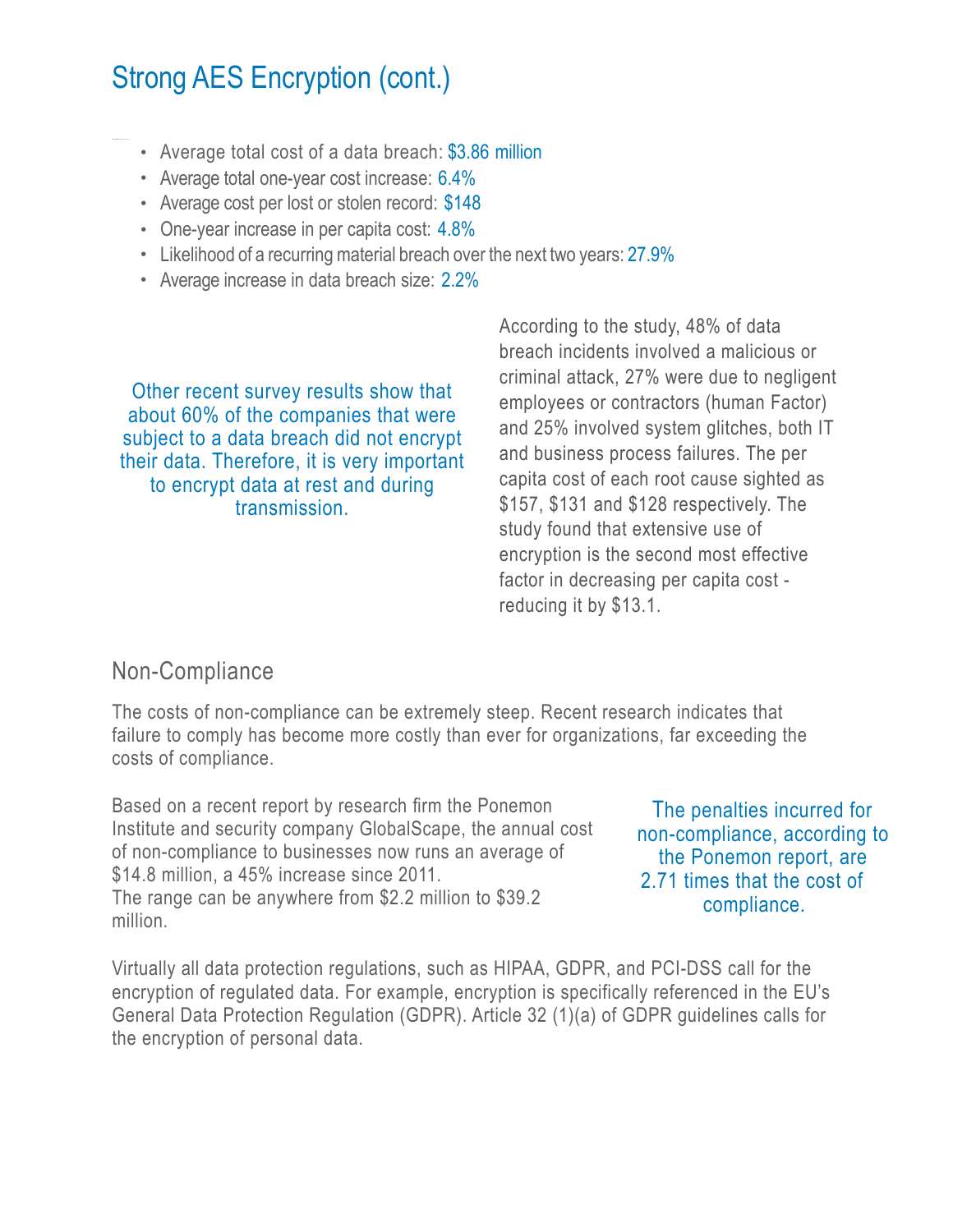# Strong AES Encryption (cont.)

HIPAA requires organizations use data encryption technology to protect sensitive patient information. PCI-DSS requires encryption of card-holder data transmitted over open, public networks and protection of stored card-holder data. In other words, cardholder information must be encrypted whenever it is stored or transmitted. The non-compliance costs come from the expenses associated with business disruption, productivity losses, fines, penalties, and settlement costs, among others. The most obvious and straightforward way to protect against unauthorized access and associated risks is application of persistent encryption.

Unfortunately, encryption isn't a common feature for data at rest among cloud providers. According to a recent study by Skyhigh Networks, although 81.8 percent of cloud providers encrypt data that's in transit, only 9.4 percent of them encrypt data at rest on their servers. Therefore it is up to the data owner to ensure it.

Most organizations today recognize that protecting only the data that is required to achieve compliance is a minimum threshold and that a move from selective encryption (protecting only specific types of data) to pervasive encryption (encrypting all data) is needed. A recent Data 21 poll of its z/OS customers revealed that the majority polled routinely zip confidential data for transfer to servers located within and/or outside the company. Given the nature and percentage of enterprise data resident and processed on the Mainframe, this was not surprising. What was surprising, in light of the all the above, is in most cases these files are not being password encrypted. Given how easy it is to implement and the benefits gained, the question is why?

One reason is many organizations today are focused on *Transmission Protection* rather than *Data Protection*. The fact is that data is more vulnerable to unauthorized access while stored on a server than during transmission.

The fact is that data is more vulnerable to unauthorized access while stored on a server than during transmission.

Secure FTP and Virtual private Networks *(VPN's)* provide only transmission protection and therefore fall short of delivering complete privacy assurance. Zip AES Encryption secures confidential data during transmission and storage.

Another reason may be the time and cost of compressing and encrypting. This is the subject of the following section.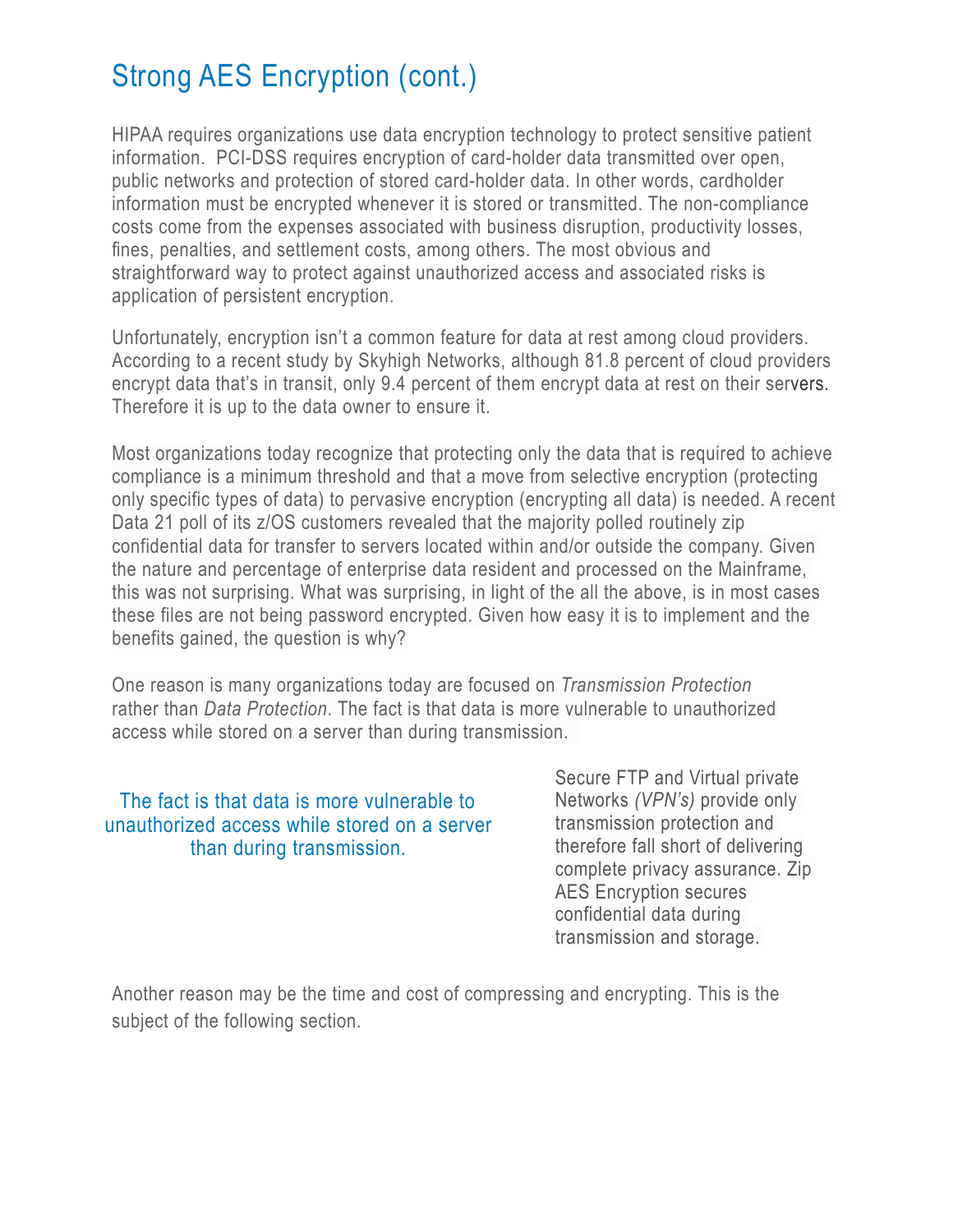### Additional Hidden Costs

Reducing the usage of General Processors (GP's) delivers immediate direct savings. BMC's recent 2019 global mainframe survey found mainframe capacity is continuing to grow. MIPS are trending upward, putting more pressure on the budgets of organizations that rely on the mainframe. More than 61 percent of respondents say mainframe cost reduction is a top priority. Therefore it is important that the solutions deployed incorporate zSeries technologies that directly support this priority.

#### zEnterprise® Data Compression (zEDC)

zEDC data compression provides up to 118X reduction in CPU and up to 24X throughput improvement. The new "on chip" zEDC feature of the IBM z15 platform replaces the zEDC cards of the past, making zEDC available to all and un-enabled mainframe zip compression solutions obsolete. If your current mainframe zip solution does not support zEDC, and your current machine does, or if not, a z15 is in your future, replacement of the un-enabled solution with an enabled one should be seriously considered.

Up to 80% reduced CPU cost compared to nonenabled compression solutions.

The significantly lower compression cost and incredible compression speed of zEDC not only serves to improve all the metrics of mainframe zip processing, but enables a more pervasive use of native mainframe compression.

### IBM® z Integrated Information Processor (zIIP)

If zEDC is not available in your environment, zIIP is the next best option for reducing compression cost. According to industry calculations, hardware plus software costs for a zIIP processor is \$150 to \$200 per MIPS compared with \$2,200 to \$3,400 for a general purpose processor. As processes go, data compression is one of the most cpu intensive. Offloading compression cycles to lower cost zIIP's is the next best thing to zEDC.

Furthermore, in cases where GP's are knee-capped, compression time may be reduced as well. Since most installations have zIIP's available, running a solution that does not support them represents a considerable extra cost over one that does.

zIIP eliminates associated MLC charges and frees up more expensive GP whitespace.